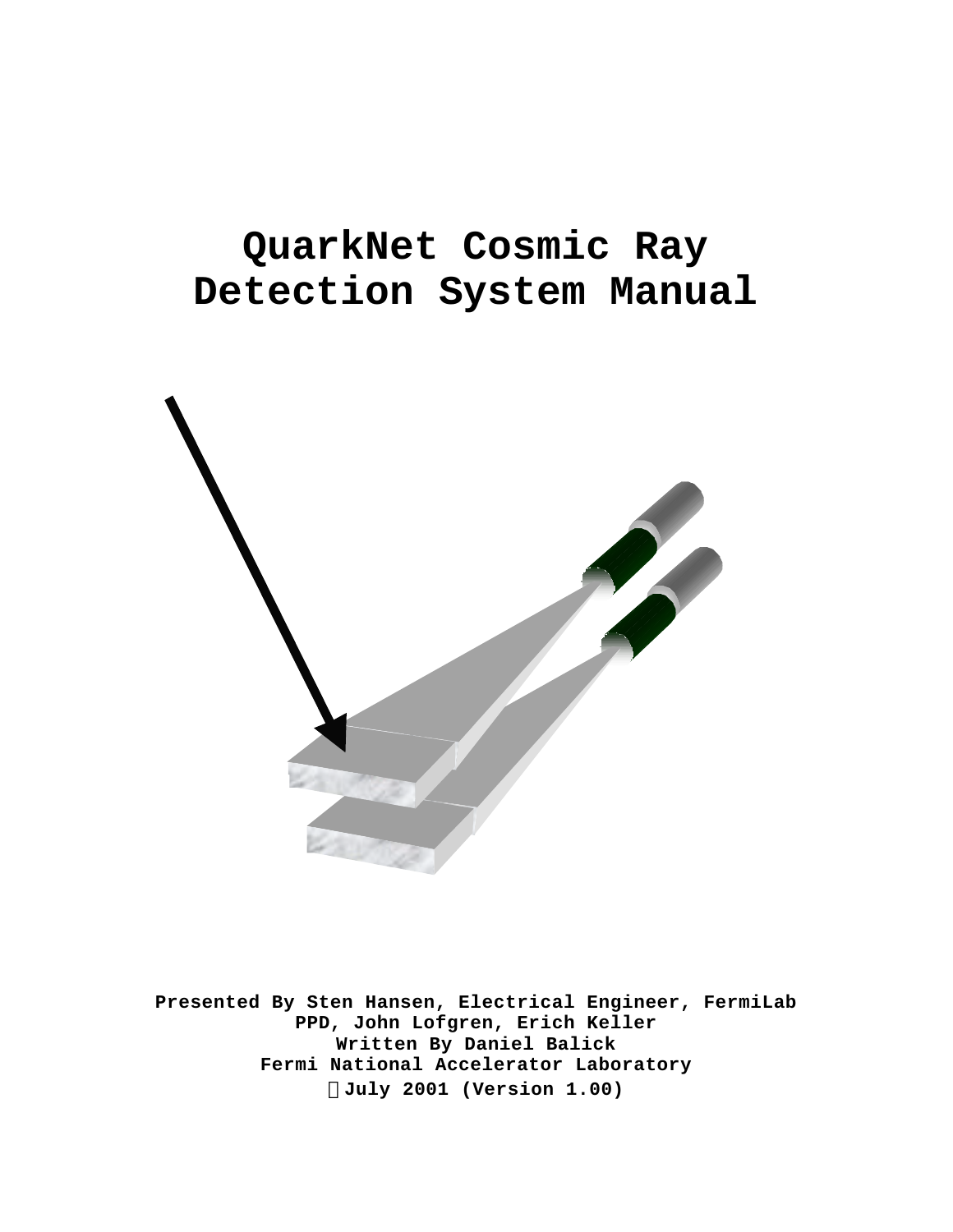#### **QuarkNet Contacts**

Thomas Jordan QuarkNet Coordinator Education Specialist Fermilab EO JordanT@FNAL.gov

Prof. Kevin McFarland Physics Professor University of Rochester Ksmcf@pas.rochester.edu

Mark Adams

#### **Project Team**

Sten Hansen Electrical Engineer FermiLab PPD/EED Hansen@FNAL.gov

John Lofgren CO-OP Student Electrical Engineering Major Valparaiso University

Erich Keller CO-OP Student Electrical Engineering Major Valparaiso University

Daniel Balick FermiLab Summer Student Author of Manual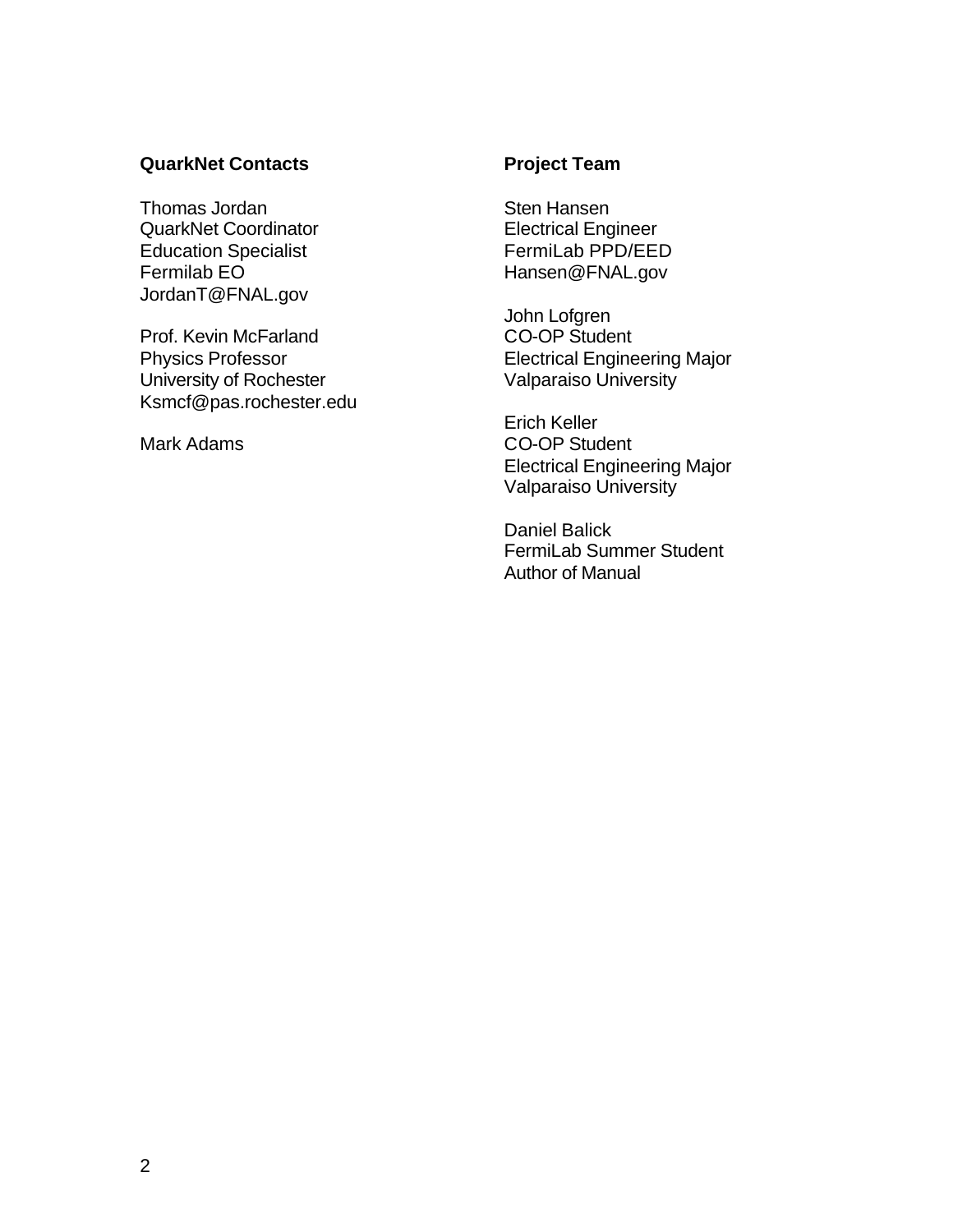## **Table of Contents**

| I. Introduction                             | 4              |
|---------------------------------------------|----------------|
| II. Description of Parts                    | 5              |
| A. Scintillator Paddles                     | 5              |
| <b>B. Photomultiplier Tubes</b>             | 5              |
| C. High Voltage Converter                   | 5              |
| D. QuarkNet Coincidence Logic Board         | 6              |
| i. LEMO Connector                           | 6              |
| ii. x10 Amplifier                           | 6              |
| iii. 50K Potentiometer (POT)                | $\overline{7}$ |
| iv. Discriminator                           | 7              |
| v. Complex Programmable Logic Device (CPLD) | $\overline{7}$ |
| vi. 50MHz Crystal Oscillator Clock          | 8              |
| vii. Microcontroller                        | 8              |
| viii. RS-232 Driver                         | 9              |
| III. Operations                             | 9              |
| A. Setting up                               | 9              |
| <b>B.</b> HyperTerminal                     | 10             |
| C. Possible Uses                            | 10             |
| i. Basic Rate Measurements                  | 10             |
| a. Working in HyperTerminal                 | 10             |
| b. Capturing Data                           | 11             |
| c. Working in Excel                         | 11             |
| d. Data Analysis                            | 12             |
| ii. Average Muon Decay Time Experiment      | 12             |
| D. Default Settings                         | 13             |
| IV. Suggested Readings                      | 14             |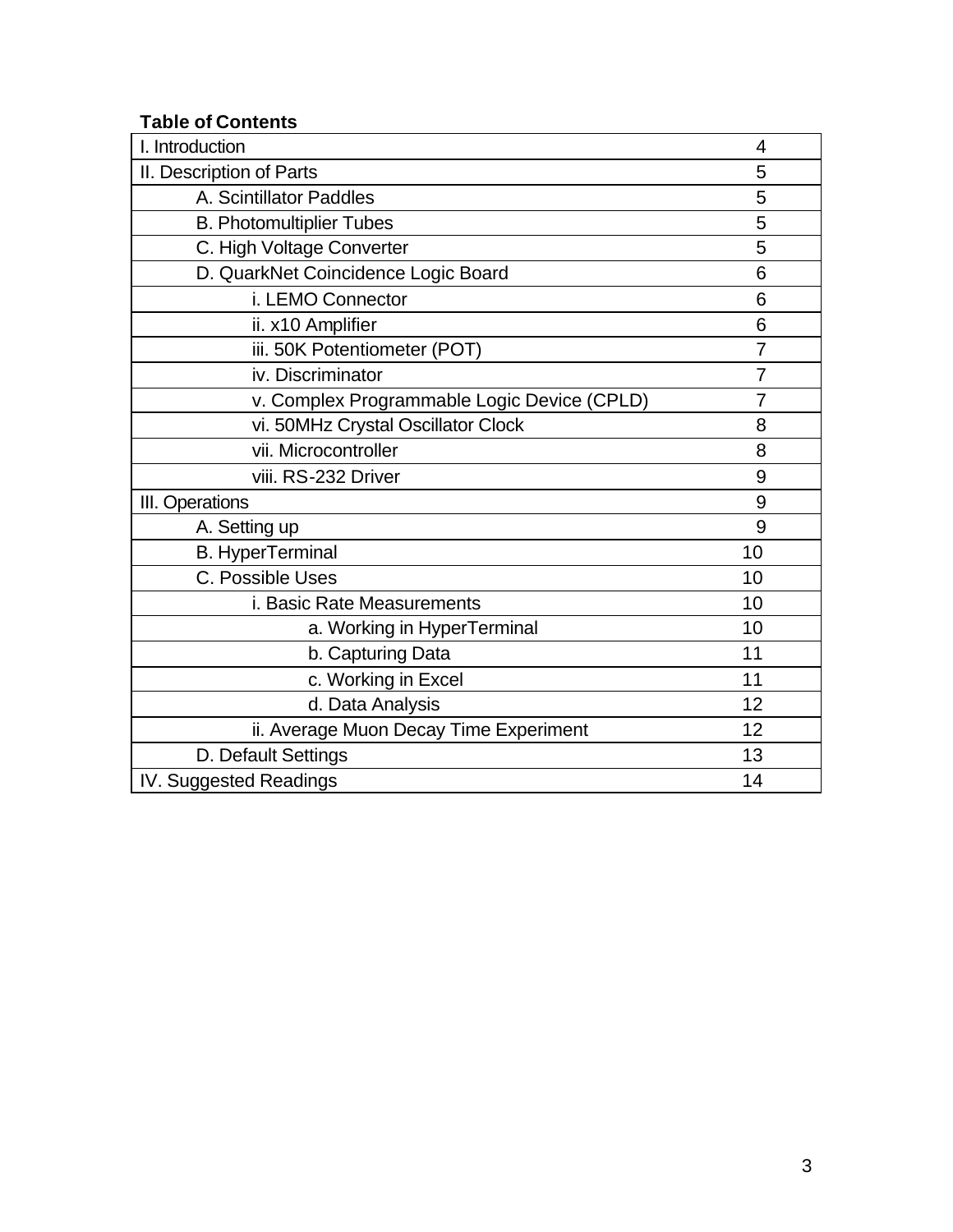## **QuarkNet Cosmic Ray Detection System Manual Daniel Balick**

#### **I. Introduction**

The cosmic ray detection system is designed to allow the user to accurately observe the rate of incoming charged particles, as well as the approximate decay time of each. The vast majority of charged particles that reach the surface of the earth are muons. Muons have a longer lifetime, and can travel farther than other particles that come from the atmosphere with enough energy to reach the detector. Consequently, the detector can be used to determine the average muon decay time, or muon lifetime.

The detectors are designed specifically to provide a reasonably priced detection system on a scale appropriate for classroom or home use. The parts used in this device are standard for particle physics experiments, and are the most appropriate choices in terms of speed, efficiency, and cost. The detectors are scintillator paddles which, when struck by muons, convert the particles' kinetic energy into several photons. These photons excite nearby electrons. As the electrons return to ground state, photons are emitted. The number of photons produced is proportional to thickness of the scintillator. This allows the connected photomultiplier tubes to pick up the light gathered by the light guides and convert it into a signal. This signal is then transmitted to the PC board.

The PC board's default settings require a coincidence, a signal from each paddle within a set

amount of time, to process the event and consider it a charged particle hit. The four-digit hexadecimal LED display will show the number of triggers that has occurred since the device was reset. The PC board can transmit a full listing of data. This includes: the port number of the paddle that received the second pulse of the coincidence, the time interval between the two hits involved, the time interval since the last hit (either a coincidence or a single hit), and confirmation that either a hit or a coincidence occurred.

There is a small probability that a low energy muon will enter the scintillator and be stopped. In this case, the muon decays and its decay products will cause a scintillation. The time interval between these two signals is very small. This event is defined as a *double*. The data received by hits such as these can be used to calculate the average muon decay time.

The following manual will serve to provide the user with a basic understanding of the electronics involved in the hardware of the PC board, simple set up instructions, and suggestions for a few possible uses for the apparatus.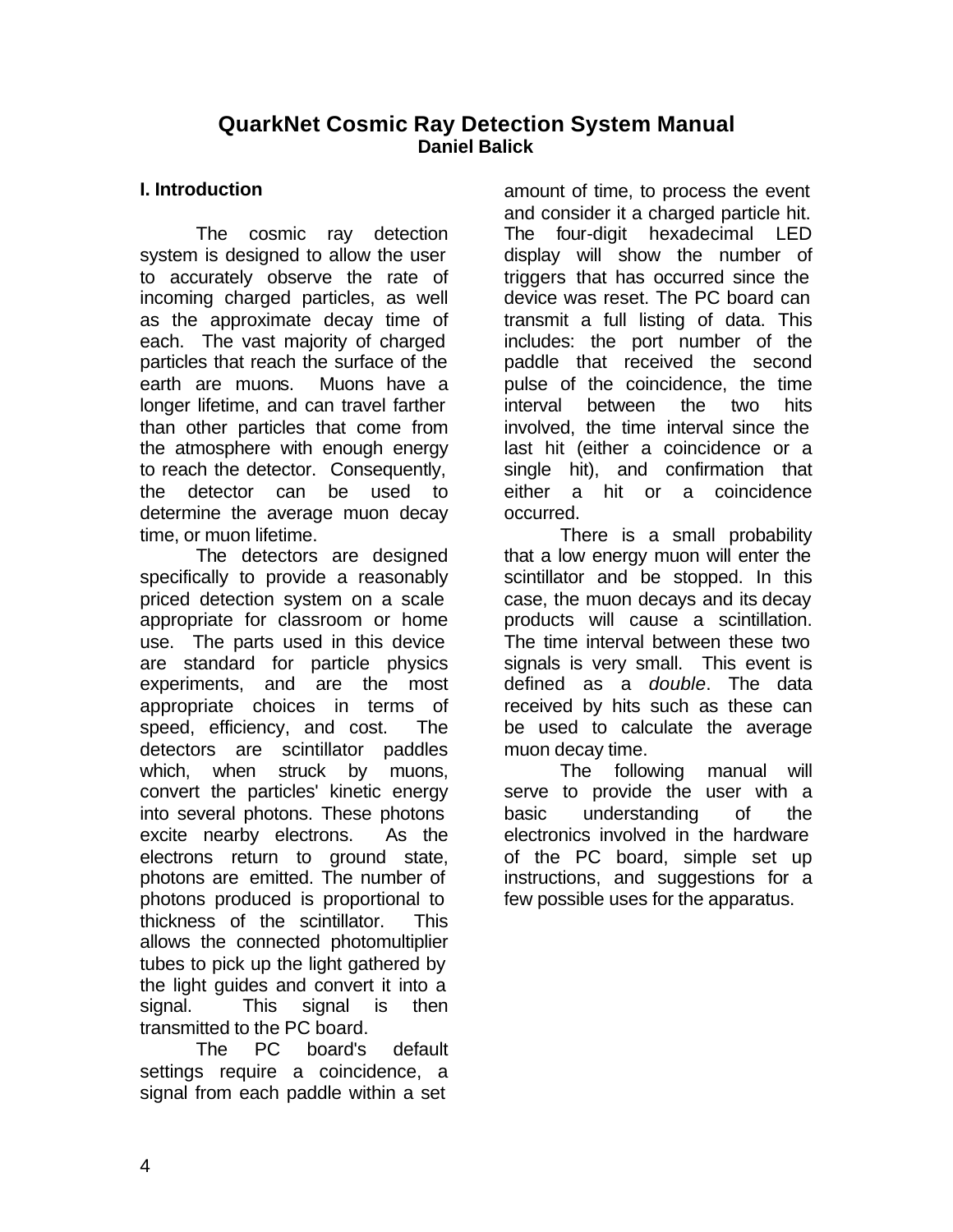### **II. Description of Parts**

#### **A. Scintillator Paddles**

The acrylic-based scintillator plastic generate a light flash in response to a charged particle transit. Plastic scintillator was chosen because it is relatively cheap, can be made to fit any shape, and has a fast response time. The paddles are enclosed in a light tight wrapping to exclude ambient light from getting to the phototubes.

#### **B. Photomultiplier Tubes**

The photomultiplier tube (PMT) picks up the light produced in the scintillator. This device, by means of the photoelectric effect and a current multiplier, converts light into current. The device has a very high gain and allows small traces of light to be picked up and amplified. Unfortunately, it tends to be quite expensive. This device also has the disadvantage of a relatively low quantum efficiency (approximately 15 to 20%).

A photocathode is positioned at the front of the tube to induce the photoelectric effect. Directly after the photocathode is an electrode that focuses the electrons produced into a beam aimed at the multiplier. (See Figure 1) Through the use of a high voltage source, in this case the high voltage base attached to the PMT, a stepladder, so to speak, is created using incremental levels of potential energy. An electron focused into the multiplier is accelerated by the potential difference into the first dynode. A collision occurs, freeing several electrons that, for the most part, continue along the intended path of the original electron. From here, each of these electrons is accelerated towards the next dynode, where the same result occurs on a bigger scale. This process continues down the "ladder" until the electrons reach the anode. At this point they are collected as a current.



*Figure 1: Photomultiplier Tube* 

#### **C. High Voltage Converter**

The attached high voltage base uses a resonant converter and a Cockroft-Walton (CW) chain to create a high voltage source for the PMT safely and efficiently. With the system involved, very little energy is lost to waste heat, and +5V is the only necessary supply voltage. This also allows the user to reach the desired level of energy without the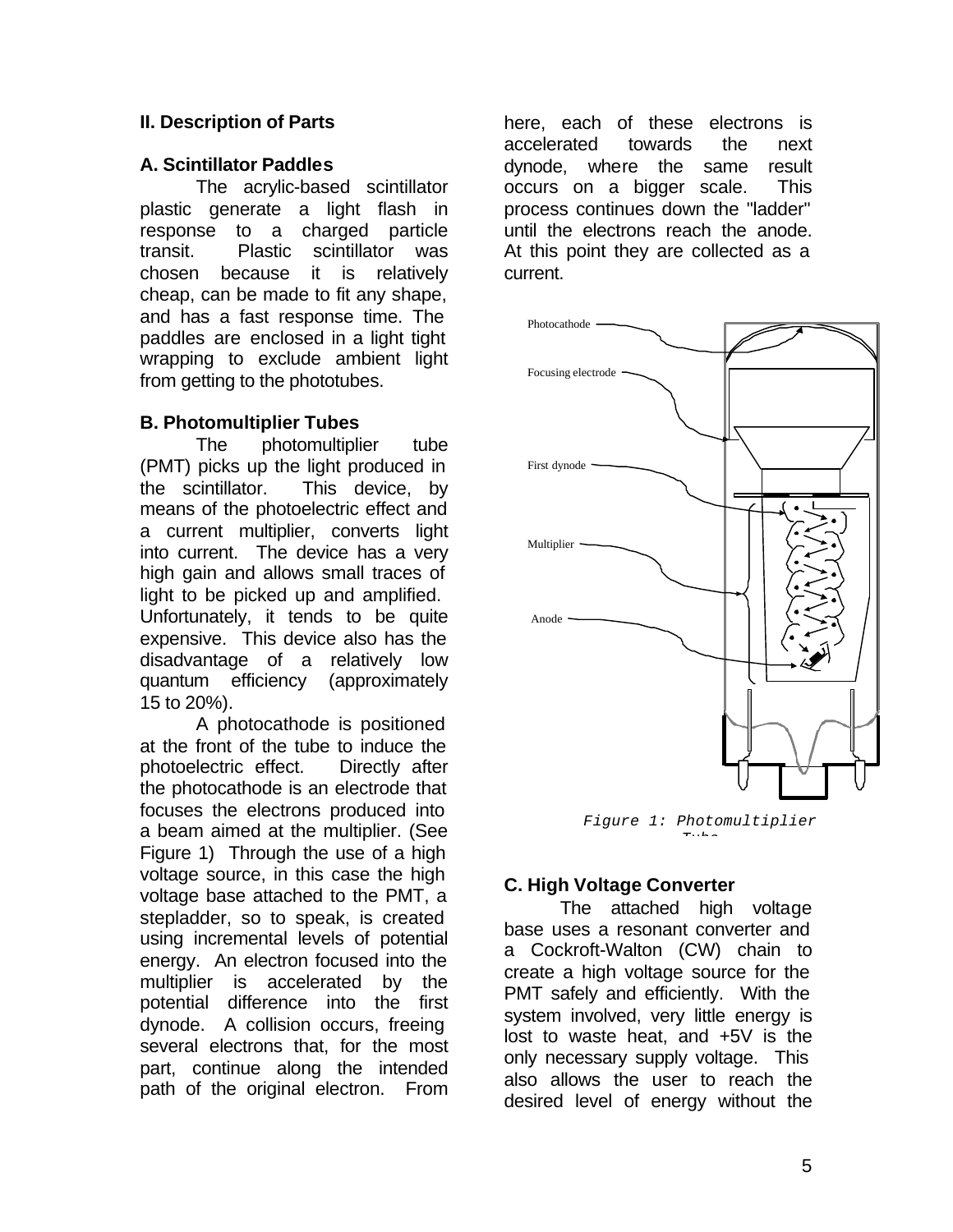use of a costly high voltage box. This is a great advantage and makes the unit quite cost effective. A brief explanation of the high voltage converter, along with a schematic diagram, appears in Appendixes A and B, respectively.

In addition, the high voltage base serves to relay the signal from the PMT to the PC board with as little interference as possible. As this is done through a simulated coaxial cable built in to the board, the noise level is significantly reduced. The total noise received from the high voltage source is less than 2mV.

For more information on the high voltage base, consult "HV Resonant Converter for Photomultiplier Tube Bases" found in Appendix D.

#### **D. QuarkNet Coincidence Logic Board**

By following the signal chain received from the high voltage base and transmitted to the PC board, the reader will gain a better understanding of each individual involved part, as well as their combined use in the device. A schematic diagram for the board can be found in Appendix C. The reader may also refer to Figure 2 below.

### *i. LEMO Connector*

The anode signal cables are attached to the coincidence logic board using a standard LEMO connected. All input channels are terminated to match a 50-ohm cable.

## *ii. x10 Amplifier*

This amplifier converts the input signal to one that is big enough



*Figure 2: Block diagram for QuarkNet Coincidence Logic Board*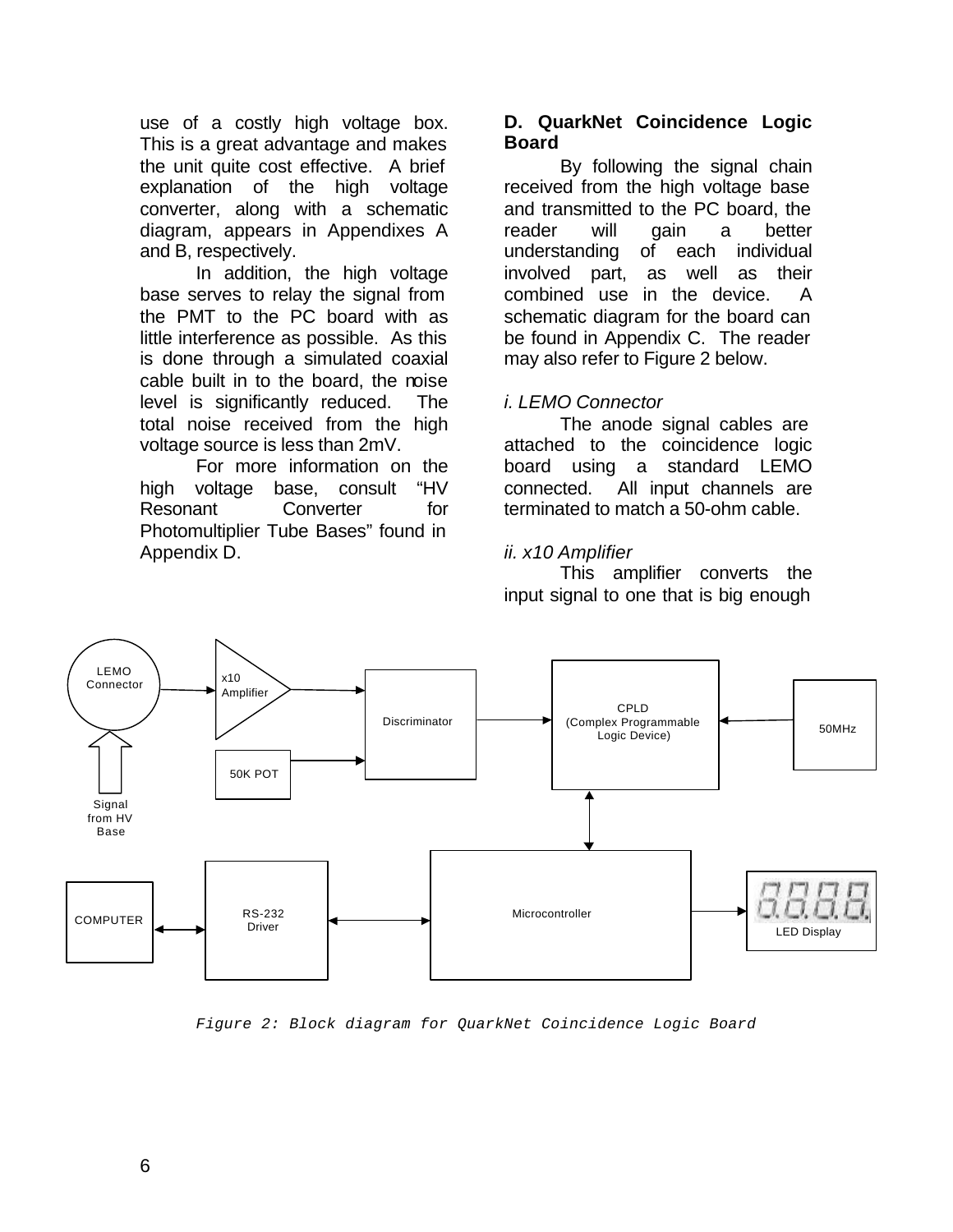to be read by the discriminator. Further motivation in using an amplifier, as opposed to lowering the threshold voltage (see 50K POT for more information), includes the reduced significance of local noise to the signal. Noise at 2 mV is likely to upset a 50mV signal; the same amount of noise will hardly effect a signal at 500mV. Figure 3 below shows signal patterns before and after passing through the x10 amp. Channel 1 shows the input signal and Channel 2 shows the output signal on a scale ten times as large. The amplifier preserves signal fidelity.



*Figure 3: x10 Amplifier* 

#### *iii. 50K Potentiometer (POT)*

The purpose of this potentiometer is to set the threshold voltage for the discriminator. As actual particle hits are expected to be close to -500mV, the threshold level is nominally set at approximately -300mV. The threshold for each channel can be independently tuned from 0mV to 820mV. (See discriminator for more information.)

### *iv. Discriminator*

The discriminator, also

commonly known as a comparator, compares the threshold voltage defined by the potentiometer to the voltage level of the input signal. If the input signal exceeds the threshold voltage, the discriminator outputs a logical '1' signal. If the level is not met, it outputs a logical '0' signal. The Figure 4 below shows the signals before and after going through the discriminator. Channel 1 shows the pulse immediately after the x10 amplifier at the negative input of the discriminator. Channel 2 shows a logical '1' signal after the pulse went through the discriminator. The reference channel (R1) shows the threshold signal at the positive input of the discriminator. A capacitor is included in positive feedback to the threshold signal in order to lengthen the pulse signal to 80ns. This ensures that the CPLD will have sufficient time to recognize the pulse.





### *v. Complex Programmable Logic Device (CPLD)*

The CPLD contains the coincidence logic of the board. It can be dynamically changed with user-configurable control registers.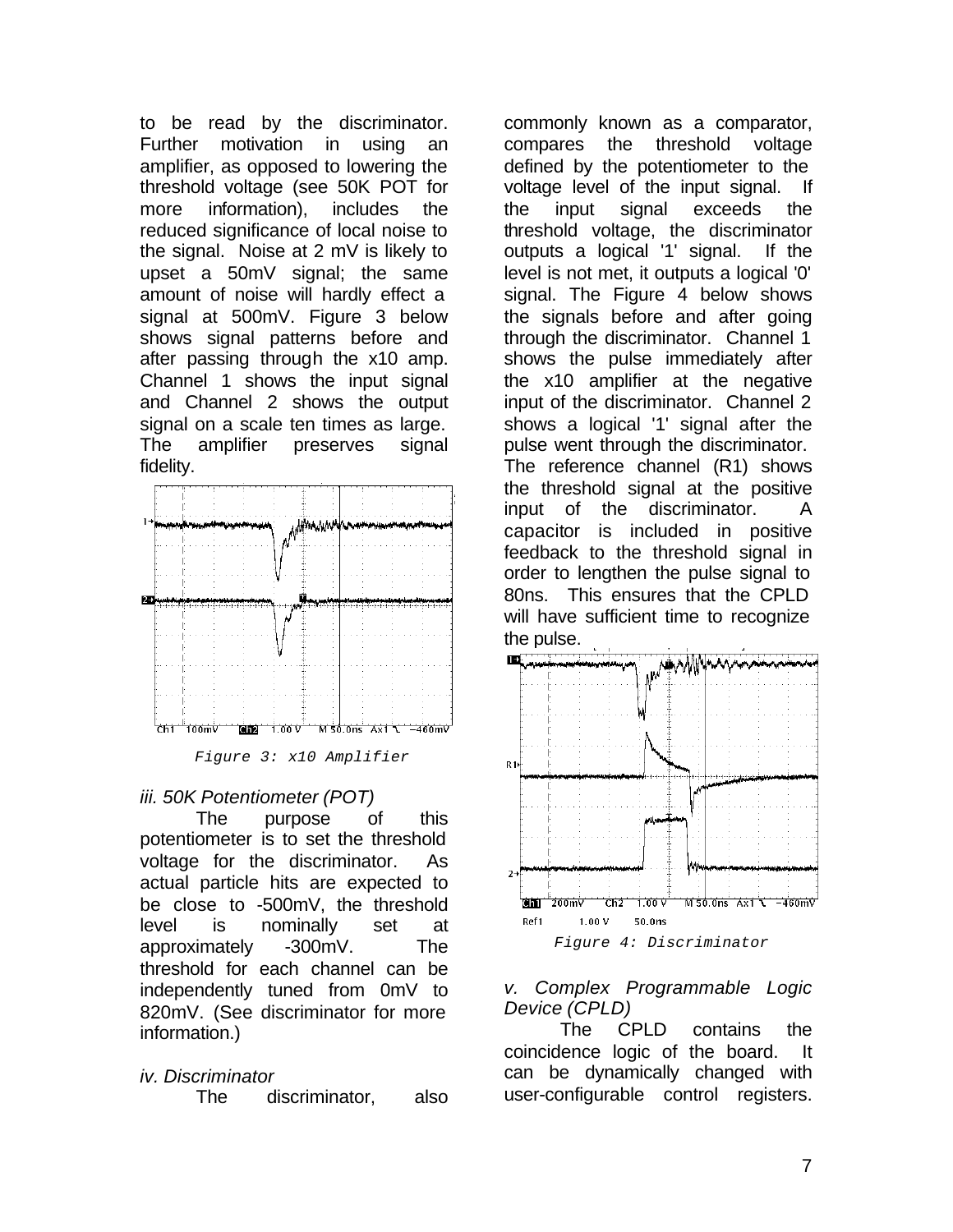Each of the channels can be individually enabled or disabled. The multiplicity level can be set from one to four. (A multiplicity of one requires that a single hit occur on any enabled input channel, whereas a multiplicity of four requires a coincident hit on all four channels.) Also, input Channels 2, 3, and 4 can be set as a 'veto' channel. If a veto is enabled, the CPLD requires that the veto channel *does not* fire to trigger an event. The veto function is useful when dealing with three or more paddles, and can be used to reduce background noise when carrying out muon lifetime experiments.

The CPLD can also be programmed with different 'gate widths'. The gate width is the amount of time allowed between hits considered coincident. The default gate width is one cycle, but can be altered from one to up to six cycles.

A 10-bit Delta T (Δt) counter is included in the CPLD. This measures the time interval between the two pulses of a double. The counter starts each time a coincidence is satisfied. If the counter overflows before a second pulse is received, then the event is reported as a single. If, however, a second pulse is received before the counter overflows, then the counter is stopped and the event is reported as a double. The counter value can be read by the microcontroller when the event is processed. The maximum Delta T window is 20us, or 1000 counts.

### *vi. 50MHz Crystal Oscillator Clock*

This 50MHz oscillator sets the frequency for the CPLD at 20ns/cycle. This is why it is important to lengthen the input signal to 80ns with the capacitor. It ensures that a signal will be recognized by the CPLD. The CPLD also divides the clock frequency by eight to provide a 6.25MHz clock for the microcontroller.

### *vii. Microcontroller*

The microcontroller acts as the hub of the processing system and the main buffer between the user and the electronics. All configuration parameters for the CPLD can be set through the microcontroller. The microcontroller measures trigger event timing using its timer capture/compare module. A 48-bit counter runs continuously. When an interrupt pulse is received from the CPLD, the counter value is recorded. This value is subtracted from the previous event's recorded counter value to give a time interval between triggers.

Also, after a trigger event interrupt, the microcontroller reads and buffers the contents of all status registers in the CPLD as well as the 10-bit Delta T counter. The microcontroller then checks the data to see what type of event has occurred. If the event has passed the trigger requirements, then the microcontroller will display the data to the user terminal. Below is an example of the output data.

| 0002FBFA 13         |  |  |
|---------------------|--|--|
| 0008AB2E 13         |  |  |
| 0001F712 13         |  |  |
| 0001C021 53 02 002B |  |  |
| 000784B5 13         |  |  |
| 00022D4E 13         |  |  |
| 000323FD 13         |  |  |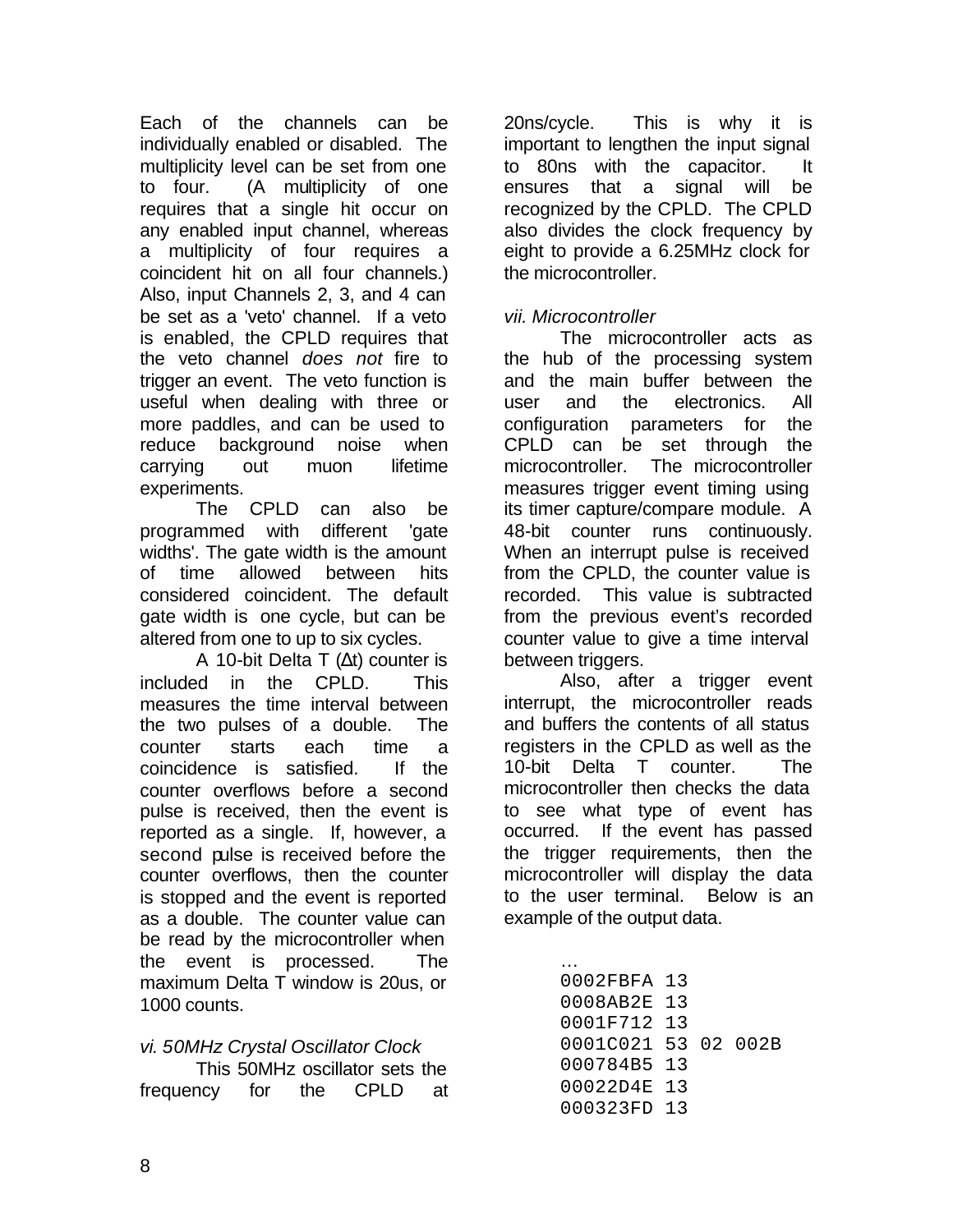… Each line represents a separate event. All numbers involved are hexadecimal. The first column is the elapsed time interval since the previous event trigger. The second column is the value of the first CPLD status register (QuarkStatA). The third and fourth columns only appear in the event of a double. The third column is the value of the second CPLD status register (QuarkStatB). The fourth column is the value recorded by the Delta T counter. Refer to Appendix E for bit significance of the CPLD status registers.

In addition to the streaming data, the coincidence board also keeps track of some simple statistics on its own. The microcontroller keeps individual scalers for each channel as well as a total trigger scaler. These values can be displayed by issuing commands to the coincidence board with a PC. In addition, for convenience, a manual scaler reset switch and a four-digit hexadecimal visual scaler are provided on the face of the board. With this switch, the LED display, and appropriate default settings on startup, the board can, in theory, be used to do some very simple experiments without the need for a PC.

## *viii. RS-232 Driver*

The RS-232 driver acts as an interpreter between the controlling PC and the microcontroller. It serves to convert logic pulses received from the microcontroller (0V/+3.3V logic) to RS-232 standard, higher voltage pulses (-10V/+10V) that are less

likely to be distorted by outside noise or the resistance of the cable used. The RS-232 configuration used is 9600 Baud, 8-bits, no parity, 1 stop bit, and no flow control.

# **III. Operations**

## **A. Setting Up**

The following parts are necessary to fully assemble your QuarkNet Scintillator System: one to four scintillator paddles with connected photomultiplier tubes, one high voltage converter base for each photomultiplier tube, LEMO connector cables for each paddle/tube/base set, one +5V daisy-chained jumper cable for each set, one QuarkNet Coincidence Logic Board, one wall adapter power supply, one RS-232 connector ribbon cable, and a PC from which to run the board.

To get started, attach the high voltage bases to the photomultiplier tubes. Plug the power supply into one power jack on the board and into a local outlet. Connect the high voltage bases to the QuarkNet PC board by plugging one connector of the LEMO cable to the base and the other to the appropriate LEMO jack on the PC board. Plug the daisychained jumper cable into the other power jack on the board and one power jack of the first high voltage base. To power the additional bases daisy chain their power jacks using the jumper cables. Plug the RS-232 ribbon cable into the 9-pin connectors on the board and on the PC. (For additional setup help, consult the diagram found in Appendix F)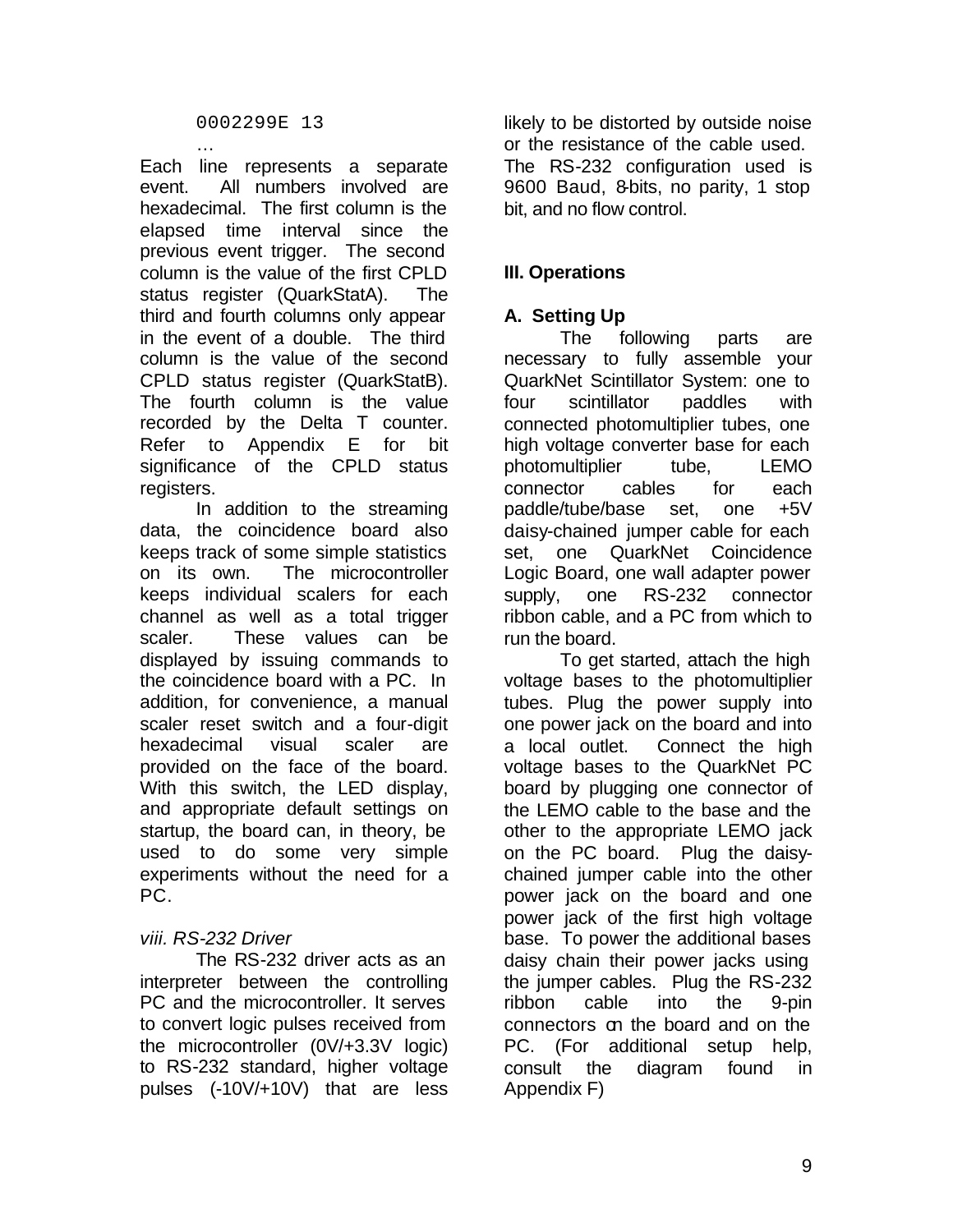To set up the computer interface, simply go to your 'Start Menu', select the 'Find' option, and select the 'Find Files or Folders' option. Search your local hard drive for 'HyperTerminal'. When the search is complete, select the 'HyperTerminal' icon with a file size of 1K (it should be a 'Shortcut'). This will take you to the HyperTerminal interface and guide you through the setup procedures. When you reach the 'Port Settings' interface, enter the information asked for as 9600 bits per second, 8 data bits, no parity, 1 stop bit, and no flow control. Figure 5 below illustrates the options that should be chosen.

| <b>Restore Defeults</b> |
|-------------------------|
|                         |

*Figure 5: Port Settings*

You are now ready to begin.

## **B. HyperTerminal**

The data must be received in a Terminal emulator such as HyperTerminal. This program is included with Windows 95/98/2000/NT and can be accessed easily. You may, however use

another terminal emulator if you wish. The user will access the QuarkNet Coincidence Logic Board through this interface. Parameters can be set and data can be displayed directly through HyperTerminal. For a HyperTerminal command list, see Appendix G. The list shown is a copy of the text displayed in the help menu as well as a more detailed explanation of commonly used commands.

## **C. Possible Uses**

There are countless potential uses for the QuarkNet Scintillation System. It is up to the user to design experiments that take advantage of the resources and data provided by the device. This section will outline two possible uses for the system, as well as discuss how to select and analyze the desired data in each case.

## *i. Basic Rate Measurements*

This simple experiment can be used to compare rates of incoming charged particles in different situations. Rates can be compared between the inside and outside of a building, at different heights, at different times of the day, with different materials on top of the paddles, and with different paddle configurations. The paddle configurations can be, but are not limited to, adjustments in angles, distance between paddles, and overlapping area.

### *a. Working in HyperTerminal*

When everything is physically connected, the user should start the HyperTerminal interface. The user should note that the default settings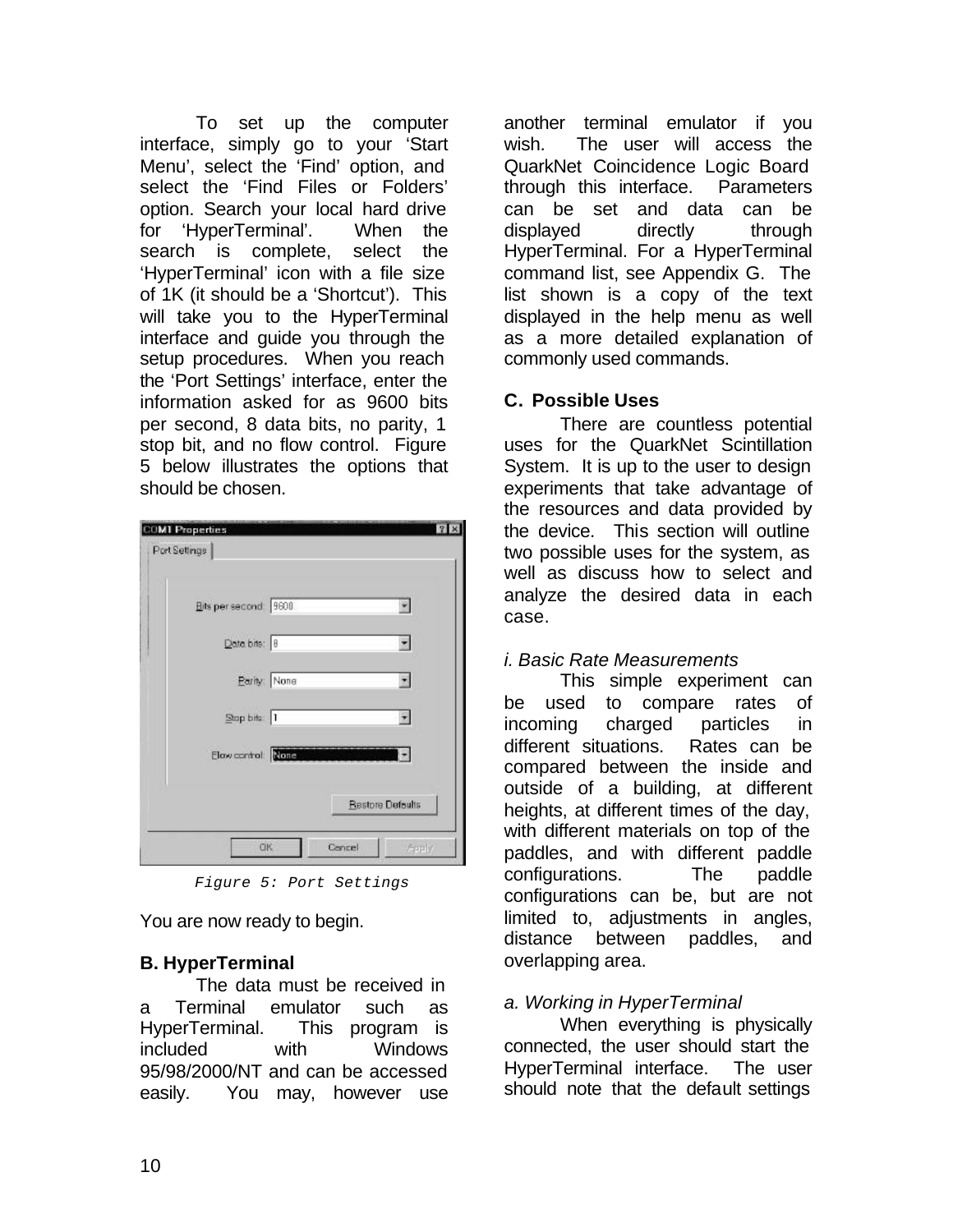do not allow you to see what you are typing. The 'EC' (enable character echo) command may be typed in to allow the user to see what they are typing. This command can be used as a comfort in most cases, but is not necessary.

In this rate experiment, it will be beneficial to display all incoming data. Consequently, the 'ES' (enable singles) command will provide the user with more data. For rate data experimentation specifically on low-energy muons, the 'SS' (suppress singles) option can be used instead.

The 'WC NN' (write command) option will allow the user to specify which channels to enable, specify vetoes, and set the coincidence level. See bit diagram in Appendix F for explanation of specific bit choices and their hexadecimal notation. See Appendix H for an explanation of the hexadecimal system. The combination of information given by these appendices will allow the user to set the 'NN' in the command to the appropriate hexadecimal number. As the default settings enable all channels with a veto on Channel 4 and require a coincidence of two (WC DF), a user working with two paddles need not adjust the settings.

The 'WW N' option allows the user to set the gate width (see CPLD) from 1 to 6 simply by replacing 'N' with the number desired. In this experiment, the gate width should be set to 1 as the user need not concern himself with doubles.

## *b. Capturing Data*

Now that everything is set up,

the user can begin recording data. This is done by capturing the text in a separate file. (Make sure to save the file in a readily accessible directory.) To start capturing the data, select 'Capture Text' in the 'Transfer' menu. This will begin the data sequence. When you have collected sufficient data, find the 'Capture Text' option in the 'Transfer' menu, which will now have additional options. Selecting stop ends the data collection. The user can now access this data in the designated file.

## *c. Working in Excel*

The data must now be converted to Microsoft Excel format (or another spreadsheet based program) for further analysis. Open Excel and chose the open file option. Open the captured text file. As it is a text file, make sure to select the 'All Files (\*.\*)' option in the 'Files of type:' box. The 'Text Import Wizard' will appear. On the first screen select the 'Fixed width' option and press 'Next >'. The next screen will allow the user to adjust the position of the column breaks if desired. If adjustment is necessary, simply follow the instructions provided. (If the RS-232 cable is not used directly, the data format may not be uniform and will be harder to analyze.) When this is completed press 'Next >'. The following screen allows you to set the data format for each column. All columns should be set to text format. To do this, select each column individually and click on the 'Text' option. When finished, click the 'Finish' button. The data displayed should be in two columns with an occasional double register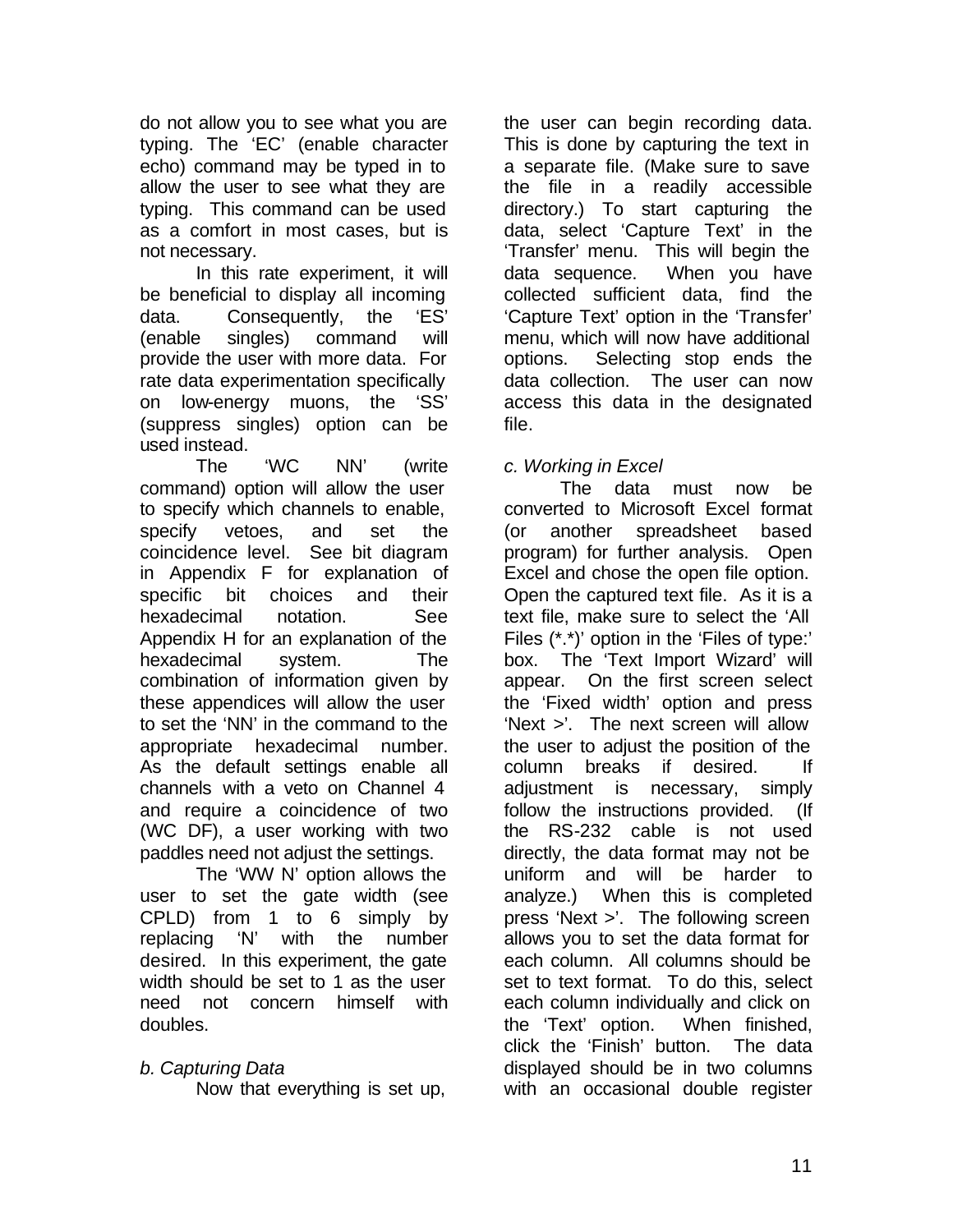consisting of four columns. (For explanations of each column, see Microcontroller above.) If there is no data in Row 1, delete it.

The first step in analyzing the data is to convert the results from hexadecimal to decimal. To do so, an add-in application must be enabled. In the 'Tools' menu, select the 'Add-ins…' option. When the screen appears, check the 'Analysis ToolPak' box and select 'OK'. Now you can select a column to designate to the new decimal numbers. Select the  $E1$  box and click on the  $=$  button to write a formula to it. (Column E is suggested, but is by no means important, and another column may be chosen if desired. This applies to all mention of specific Columns in this paper.) Type "HEX2DEC(A1)" in the formula space. This will convert the hexadecimal results in box A1, and place the result in E1. To apply this conversion to all of the data, simply click and drag the square in the lower right-hand corner of the E1 box down to the desired point. This step may be repeated for the data in Column D if desired by placing the formula in Column F.

## *d. Data Analysis*

The two crucial factors of rate experimentation are the number of hits and time interval over which they were collected. The exact time can be calculated by summing Column E. As Column E records the elapsed time since the last hit, summing Column E will produce a total time in 20ns units. To sum Column E, click on the button labeled 'E' above the data in the column. This will select the entire column. By pressing the sigma  $(\Sigma)$  button, you can add up the

highlighted boxes. The result will be placed under the last full box in that column. If the sigma button is unavailable, select a box and click on the '=' button to write in a formula. Type 'SUM(E1:ENNNN)', where 'NNNN' represents the number of the last data box in Column E. The average frequency can be calculated by dividing the number of hits by the total time. This number can be compared to data taken under different conditions.

### *ii. Average Muon Decay Time Experiment*

This experiment uses doubles, events interpreted as decaying low-energy muons, to determine the average muon decay time.

The data must be collected in HyperTerminal with suppressed singles. Follow directions found in the Working in HyperTerminal section above. Instead of using the 'ES' option, suppress singles by typing 'SS'. The gate width ('WW N' option) should be adjusted accordingly. If you have slow scintillator paddles or phototubes, you may feel it necessary to extend the gate width and allow more time for the second pulse to be picked up. Consequentially, this causes more noise to register and false doubles to be recorded.

Capturing data is explained in the Capturing Data section above. Simply follow the instructions given. To import the data into Excel, follow the first paragraph of the Working in Excel section above. (Please note that in this experiment, all data should be in four-column format.)

For this experiment, the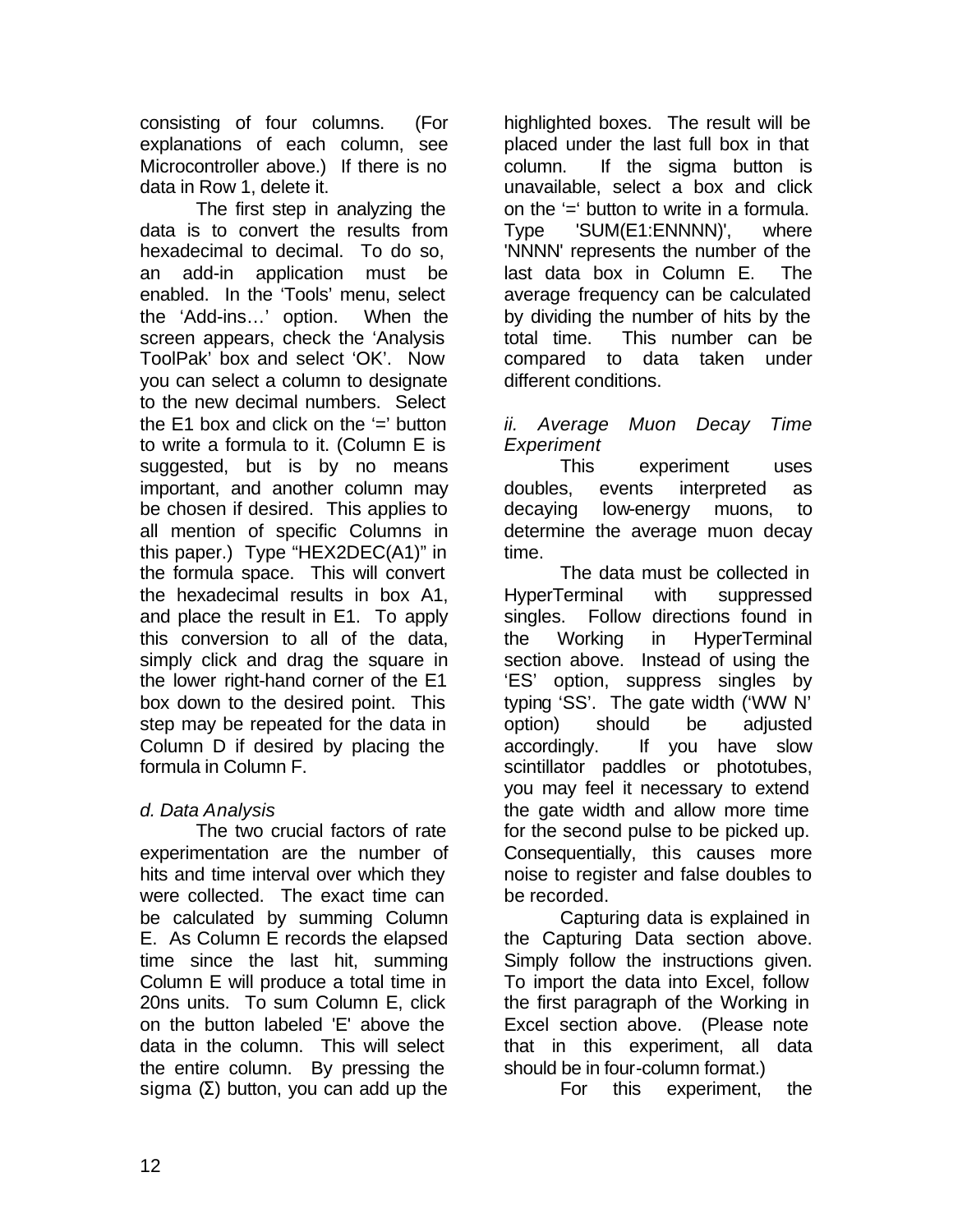primary concerns in data collection are the elapsed Delta T time (decay time) and the frequency of events for each bin of Delta T times. Column D includes the Delta T data in hexadecimal and must be converted to decimal format using the method described in the Data Analysis section above. Place the converted numbers in Column E

As the PC board registers all doubles, certain data points must be thrown out. The user should determine to which channel the bottom paddle is connected. Only doubles registered on the bottom paddle are valid. Column C describes, in hexadecimal, which paddle received the double. (01 represents Channel 1, 02 is Channel 2, 04 is Channel 3, and 08 is Channel 4) Delta T values that are impossibly small (8 counts or less) should be thrown out, as well. Column F can be formulized to throw out both types of invalid hits. Select the F1 box, click on the  $=$  button, and type 'IF(OR(C1="0N",E1<8),0,E1)' where '0N' represents the hexadecimal channel(see above) that is connected to the bottom paddle. This uses logic to throw out the undesirable data. To apply this conversion to all of the data, click and drag the square in the lower right-hand corner of the F1 box down to the desired row.

To get an accurate result, the approximate noise level must be calculated by isolating all false doubles. This can be done by applying the following formula to the G1 box, and, in turn, the entirety of Column G in the manner explained in the above paragraph:

'IF(OR(C1="0X",E1<8),0,E1)' where '0X' represents the hexadecimal channel(see above) that is connected to the top paddle.

This data can be separated into bins using the histogram function. The noise level can be graphed next to the doubles data, and subtracted from it if desired. By using an exponential fit line of the subtracted data, the average muon decay time can be calculated. Display the formula of the fit line. It should be in 'y =  $ke^{xt}$ ' format. The inverse of the t value will give you the average muon decay time of your data. The accepted value for the muon lifetime is 2.19703μs. From this information, the user can calculate the percent error of their calculation.

### **D. Default Settings**

The default settings for the board are mentioned above in the Working in HyperTerminal section.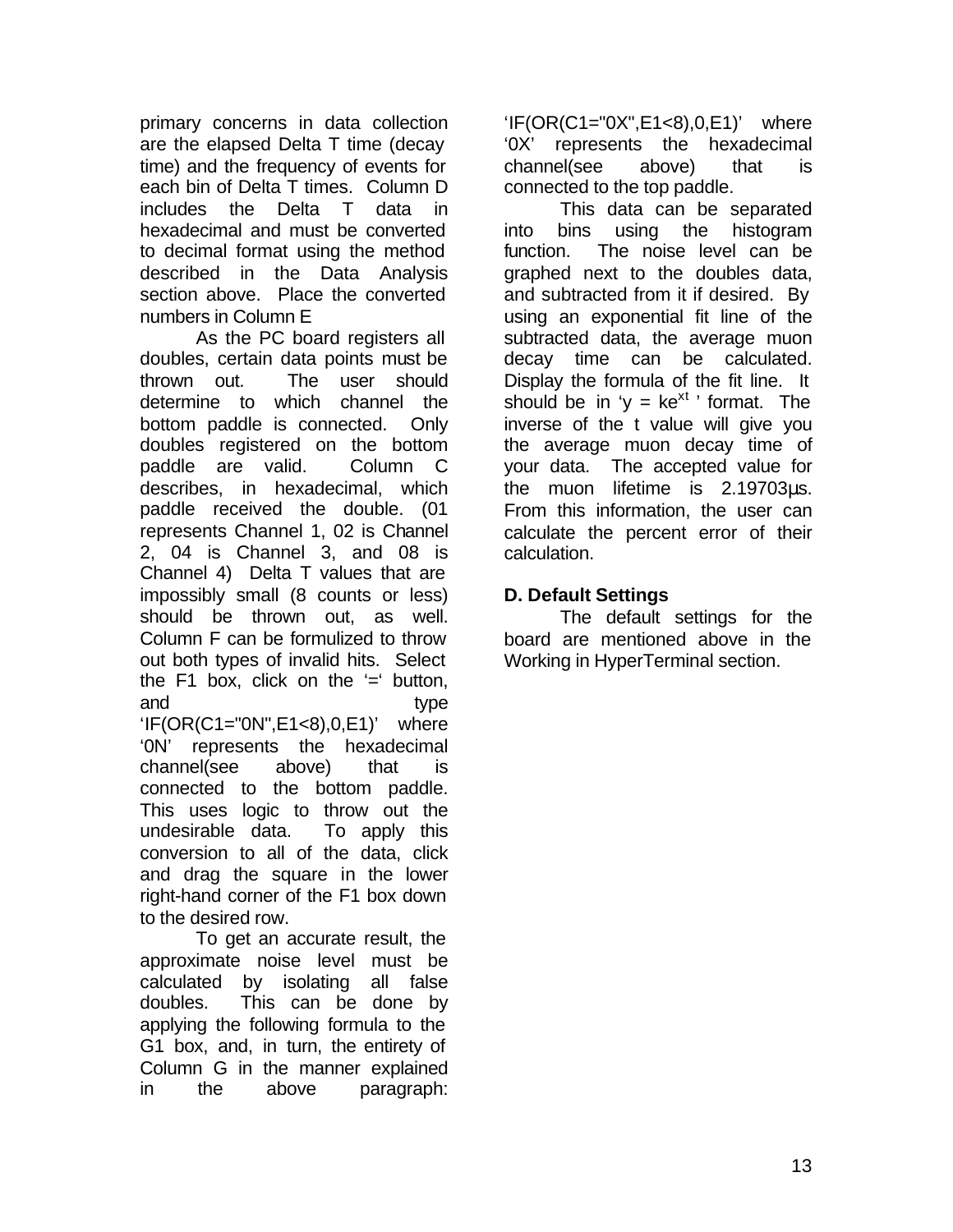### **Suggested Readings**

- 1. Beiser, Fred, Colleen Twitty, and Howard Matis. "Tips to Assemble the Berkeley Lab Cosmic Ray Detector". Lawrence Berkeley National Laboratory, Version 1.01, 2000.\
- 2. Leo, William R. *Techniques for Nuclear and Particle Physics Experiments: A How-To Approach*. Springer Verlag, 1994.
- 3. Matis, Howard, and Colleen Twitty. "Guide to Using the Berkeley Lab Cosmic Ray Detector". Lawrence Berkeley National Laboratory, Version 1.01, 2000.
- 4. "The Particle Adventure: the funadamentals of matter and forces". Particle Data Group, 2000. http://www.particleadventure.org/. 31 July 2001.
- 5. *Photomultiplier Handbook*. Burle Technologies, Inc., 1980.
- 6. "QuarkNet". http://quarknet.fnal.gov. 31July 2001.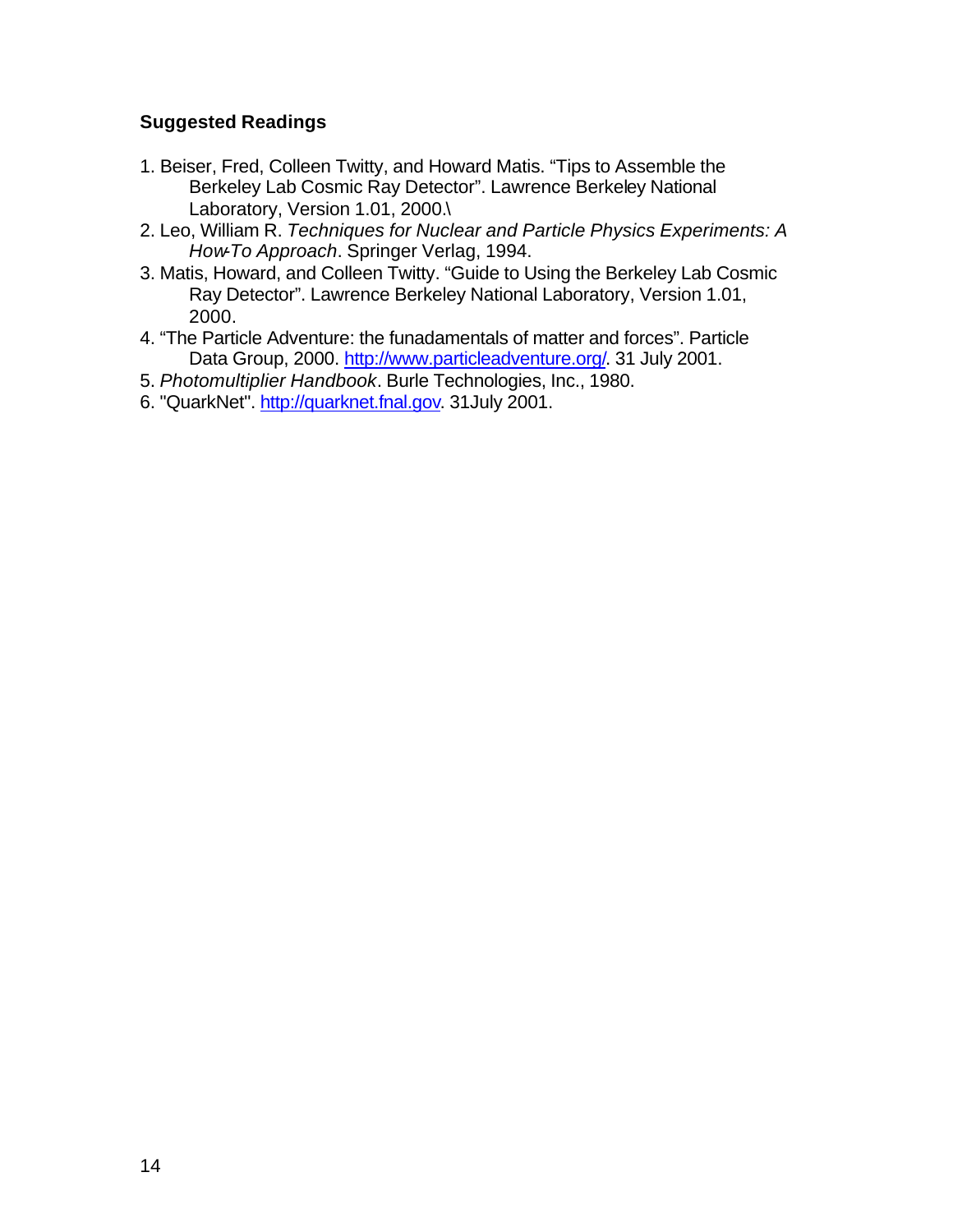#### **Appendix E: CPLD Control and Status Registers**

All the functions of QuarkNet Coincidence Logic Board are controlled by changing the values of bits (binary digits) that are stored electronically on the board. For example, there is one bit on the board reserved as the *Channel One Input Enable Bit*. If this bit is cleared (assigned a value of 0), the Channel One Input is disabled. If the bit is set (assigned a value of 1), the Channel One Input is enabled. There are also bits reserved for *Channel Two Input Enable*, *Channel Three Input Enable*, *Channel Four Input Enable* and all other configuration options for the board.

There are also bits reserved for recording information about particle triggers. For example, there is one bit reserved as the *Channel One Hit Bit*. The CPLD on the logic board sets this bit when a hit is received on the Channel One Input. It clears the bit after the hit has been acknowledged by the board's microcontroller. There are also bits reserved for *Channel Two Hit, Channel Three Hit*, *Channel Four Hit*, and all other details recorded about particle triggers.

For the sake of efficiency, bits are usually placed together into *registers*. A *register* is a group of bits that must be written and read as a group. In other words, in order to change the value of any bit in a register, the entire register must be written. To check the value of any bit, the entire register must be read. Registers that contain bits used for configuring the function of some electronic unit are typically called *control registers*. Registers that contain feedback information from an electronic unit are typically called *status registers*. Control registers can be written externally to control the unit, and status registers can be read externally to check the unit's status.

In the coincidence logic unit of QuarkNet board, most of the control and status registers are 8 bits wide. However, when using the text-based user interface, nearly all numbers sent to or received from the board are expected to be in hexadecimal format. This includes all the trigger timer intervals and delta-t timer intervals, as well as the contents of all the control and status registers. Therefore, when writing a value to the CPLD control register (using the WC command) one must convert the desired 8-bit binary settings for the register to a 2-digit hexadecimal number.

As an example, if one wants to configure the coincidence logic with no veto, a coincidence level of 2, and channels 1, 2, and 3 enabled, then one can refer to the bit diagram for the QuarkControl register. Based on the bit diagram, the control register must be set with the bit sequence 00010111. Converted to hexadecimal, this is 0x17. Therefore, the user would need to enter the command 'WC 17' into the terminal in order to configure the board as desired.

The same is true for the feedback status registers. For each particle trigger, the value of the QuarkStatA register is displayed to the user terminal. Say, for example, the number displayed is 13. This must be interpreted as a hexadecimal number. 0x13 expands to the 8-bit binary sequence 00010011. Referring to the bit diagram for the QuarkStatA register, one can see that this sequence means a trigger has occurred and channels 1 and 2 were hit.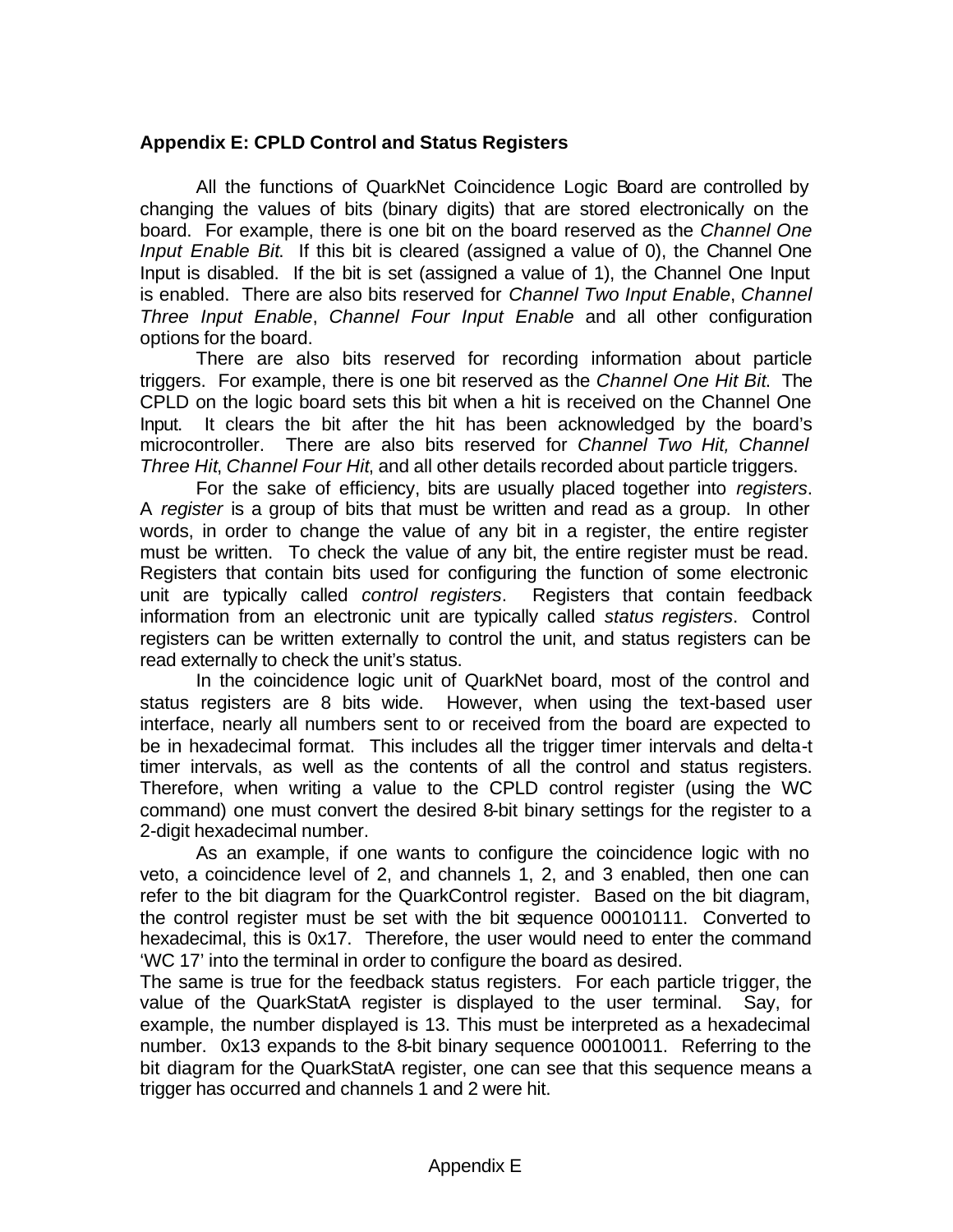# **CPLD Control and Status Registers**



**Status Registers Status Registers**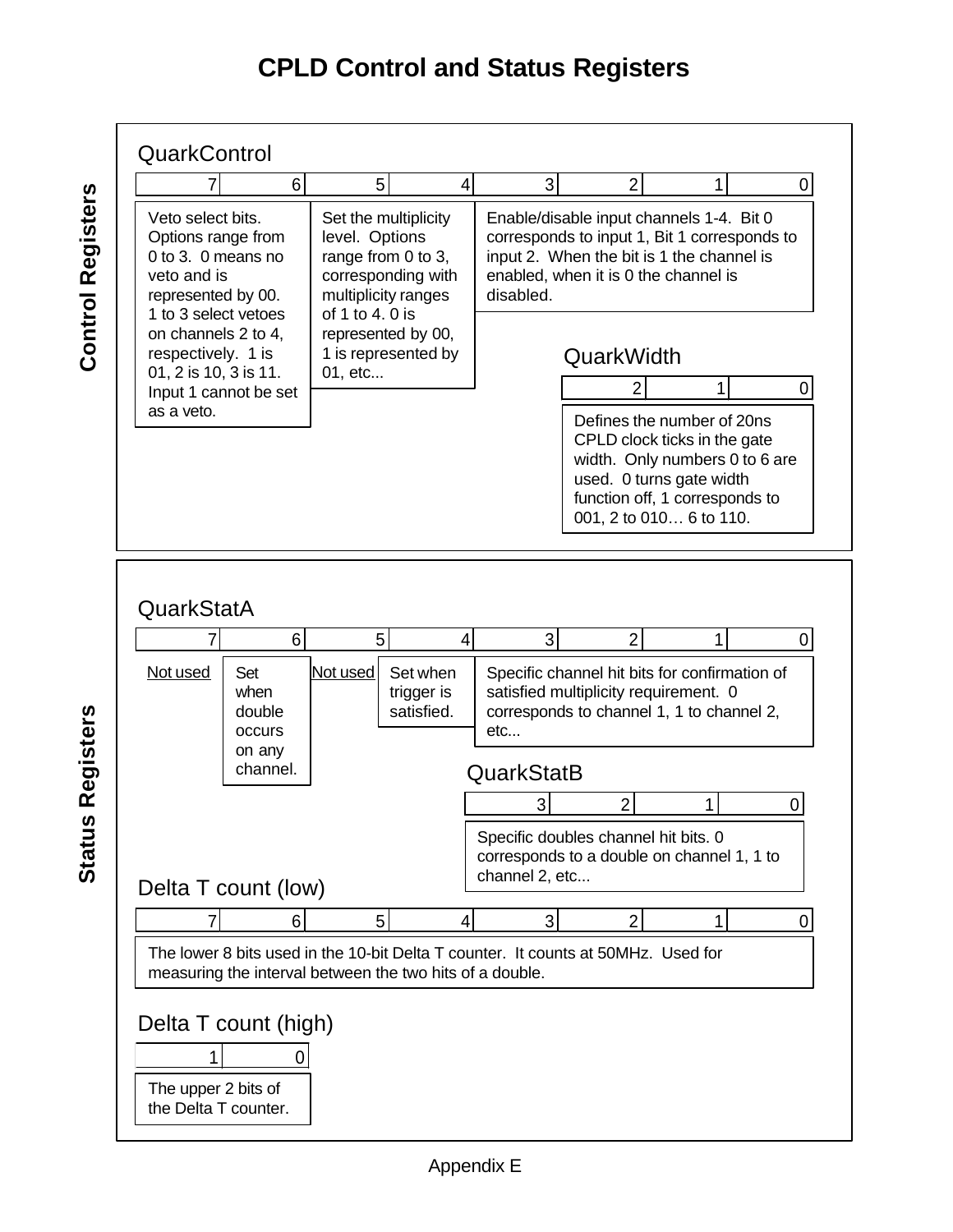# **Appendix F: QuarkNet Scintillation System Assembly Diagram**

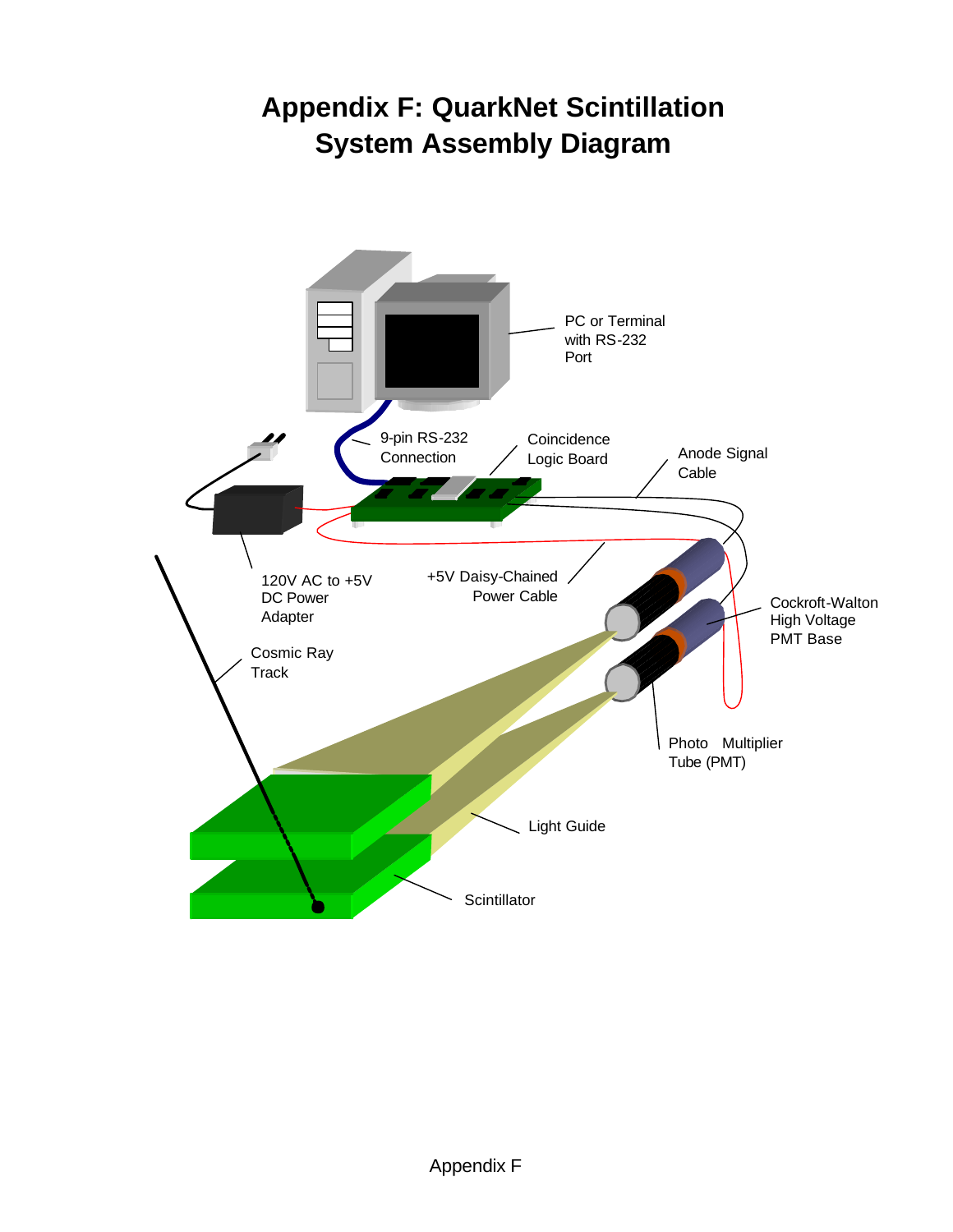# **Appendix G: COMMAND LIST (as seen in QuarkNet help interface)**

A list of available commands is given below:

- NOTE: Leading zeroes are not needed for address or data specifications.
- 1. HE Display this help menu.
- 2. ID Display the date on which the current code was assembled.
- 3. DD or DI MMMM (NNNN) Display data/io memory from location MMMM to NNNN.
- 4. WD MMMM DDDD Write 16 bit data word DDDD to location MMMM.
- 5. WB or WI MMMM DD Write 8 bit data/io word DD to location MMMM.
- 6. CL Clear terminal screen.
- 7. DC Display current contents of the quark control register.
- 8. WC NN Write the value NN to the quark control register.
- 9. DS Display current scalar counter values.
- 10. RS Reset scalar counters.
- 11. DT Display current trigger counter value.
- 12. EC Turn character echo ON.
- 13. NE Turn character echo OFF.
- 14. DW Display current gate width value.
- 15. WW Write gate width register (in the range of 1..6).
- 16. ES Enable display of single triggers.
- 17. SS Suppress display of single triggers.
- 18. TP NN Timer Prescaler. Set the trigger timer interval to be prescaled by NN bits, where NN is a hex number from 0x0 to 0x10.
- 19. BS Bin Size display. Displays the current bin size (in hex, units of ns) for the trigger timer and the Delta T timer. The trigger timer bin size is dependent on the prescaler value set using the TP command.

#### Appendix G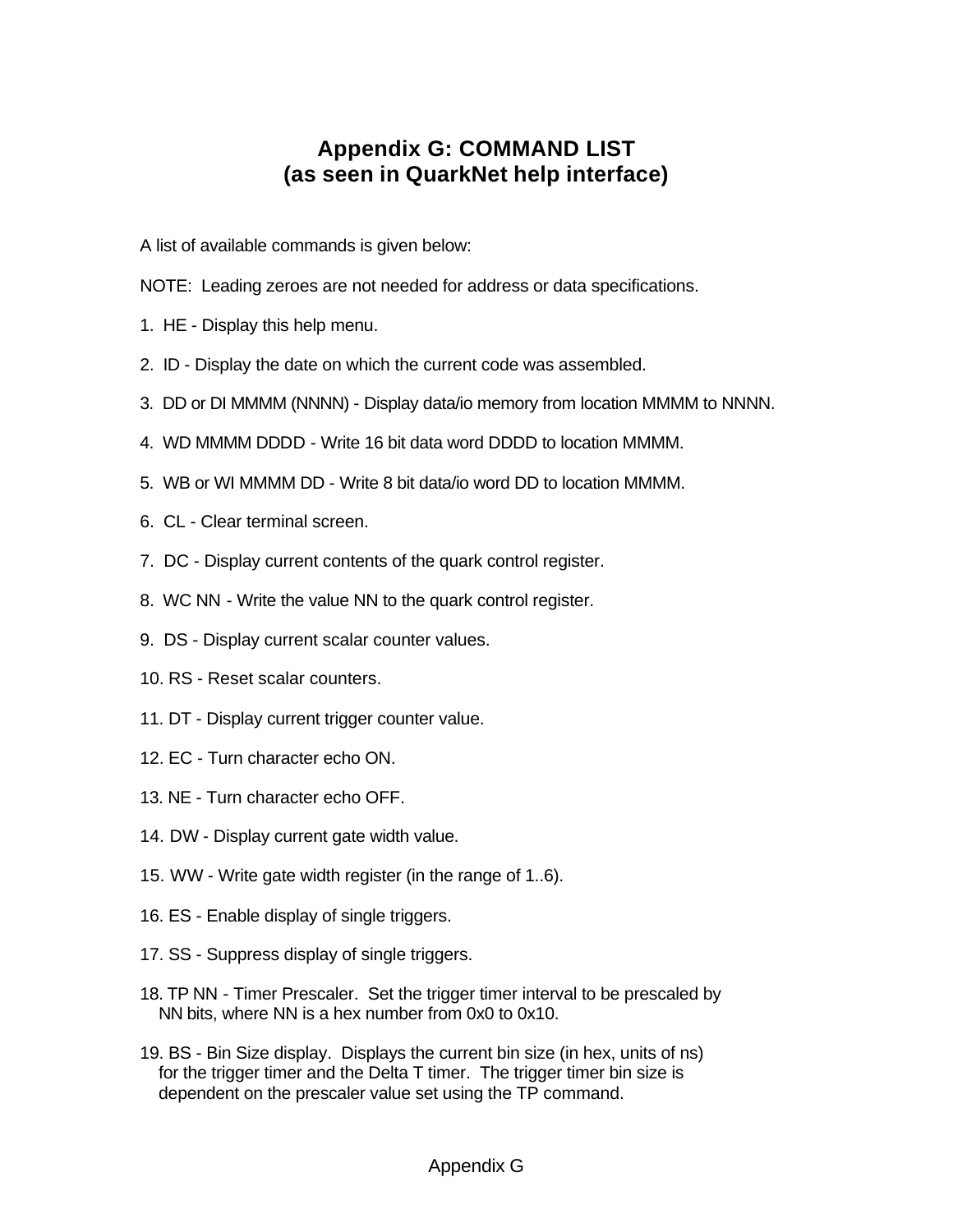# *Appendix H: Binary and Hexadecimal Numbers*

John Lofgren, 7/23/01

#### **Introduction**

When numbers are written down anywhere, they are written using a base. Most of us normally think and work in base-10 or *decimal* numbers, where we use 10 distinct digits: 0, 1, 2, 3, 4, 5, 6, 7, 8, and 9. However, most computers (or any digital electronic device, including the QuarkNet Coincidence Logic Board) are only able to do calculations in base-2 or *binary* numbers, with only two distinct digits: 0 and 1. Computers can store a single 'binary digit,' or 'bit' by either storing charge in a physical location or not storing any charge in that location. The computer can interpret stored charge as a 1 and no stored charge as a 0.

When numbers are written that have to do with the operation of computers it is most efficient to write them in a base that is most directly applicable to the computer. Therefore, decimal numbers are no longer as useful when talking about computers. Binary numbers are more useful, but even so, writing large numbers using only 0's and 1's can be rather tiresome and hard to read. For this reason, base-16 or *hexadecimal* (or simply *hex*) numbers are a great benefit. Hexadecimal uses 16 distinct digits: 0, 1, 2, 3, 4, 5, 6, 7, 8, 9, A, B, C, D, E, and F. As will be shown, it is very simple to convert numbers between binary and hexadecimal representations.

When working with number in various bases, it is important to be careful to indicate the base of each number. So, we add prefixes or suffixes to numbers to be clear about which base we are using. Different computer languages and component manufacturer manuals use various syntax for base prefixes and suffixes. Some common prefixes and suffixes are as follows:

| Base        | <b>Prefixes</b>                     | Suffixes |
|-------------|-------------------------------------|----------|
| Binary      | $b^{\wedge}$ , $b^{\prime}$ , % $b$ |          |
| Decimal     | d <sup>1</sup> , d', %d             |          |
| Hexadecimal | h <sup>1</sup> , h', %h, 0x         |          |

For this discussion we will use the prefixes 'b<sup> $\wedge$ </sup>' and 'd $\wedge$ ' for binary and decimal numbers and the prefix '0x' for hexadecimal numbers.

#### **Binary and Hexadecimal in Relation to Decimal**

To begin, let us return to decimal numbers, where we are most comfortable. When we put some decimal digits together to form a decimal number, like **d^43210**, the columns of the number carry different significance.

| d^10000's | d^1000's column | $d^{\wedge}100$ 's | $d^{\wedge}10$ 's | $d^{\wedge}1's$ |
|-----------|-----------------|--------------------|-------------------|-----------------|
| column    |                 | column             | column            | column          |
|           |                 |                    |                   |                 |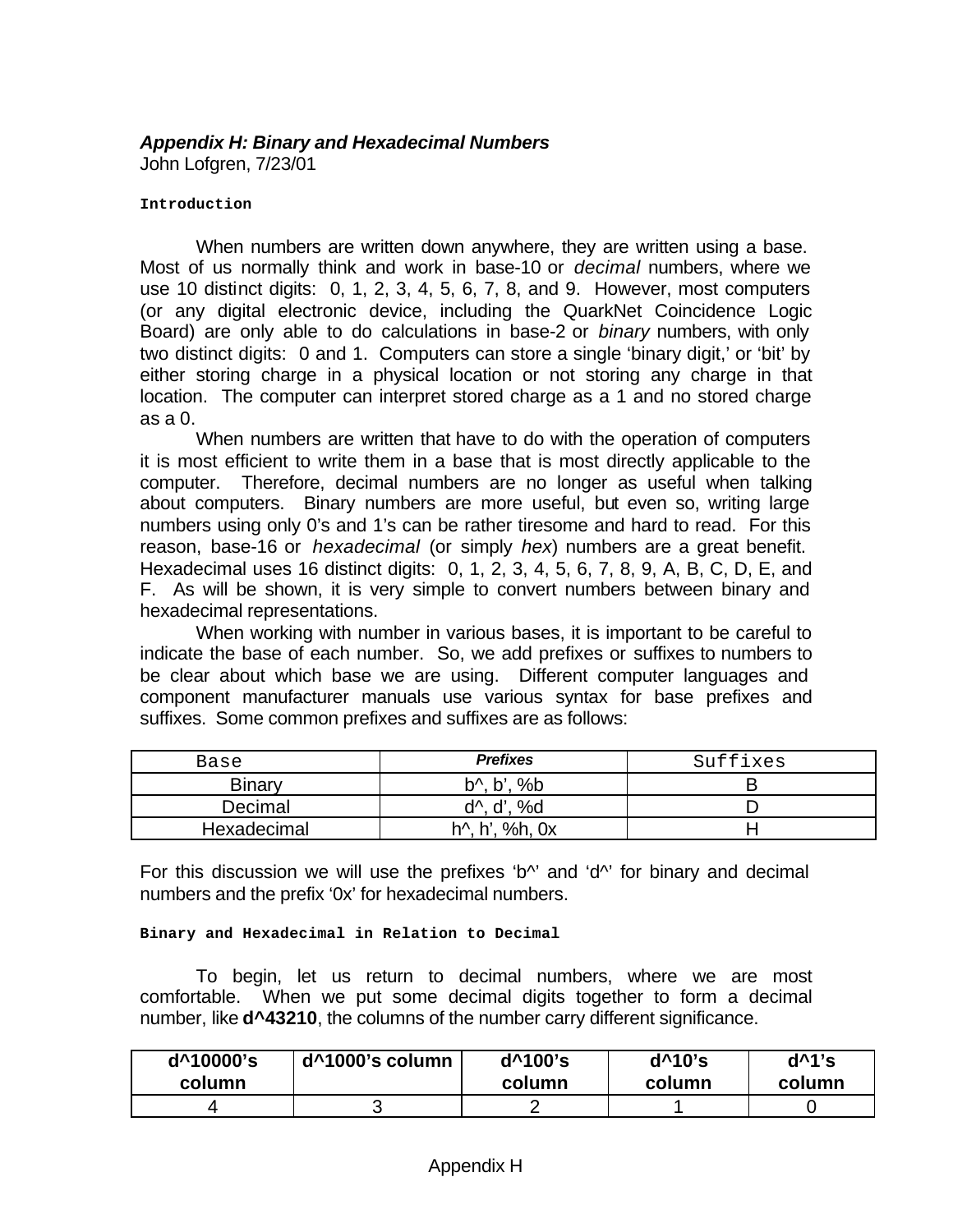Because there are ten choices of digits for each column, each successive column is ten times as significant as the previous one. To find the total value of the number, we multiply the digit in each column by its significance and find the total sum.

(d^4 x d^10000) + (d^3 x d^1000) + (d^2 x d^100) + (d^1 x d^10) + (d^0 x d^1) = d^43210

The same pattern follows for binary numbers. If we put some binary digits together to form a binary number, like **b^10110**, the columns of the number carry different significance. To relate back to decimal format, we will represent the significance of each column as a decimal number.

|  | │ d^16's column │ d^8's column │ d^4's column │ d^2's column │ d^1's column |  |
|--|-----------------------------------------------------------------------------|--|
|  |                                                                             |  |

In the case of binary, there are only two choices of digits for each column, so each column is only twice as significant as the previous one. Again to find the total value of the number, we multiply the digit in each column by its significance and find the total sum.

$$
(b^{4} \times d^{4} 16) + (b^{4} \times d^{4} 8) + (b^{4} \times d^{4} 1) + (b^{4} \times d^{4} 2) + (b^{4} \times d^{4} 1) = d^{4} 22
$$

Therefore, the numbers b^10110 and d^22 have the same value. They are equal, but are represented using different bases.

Again, this can be extended to hexadecimal numbers. Let us use the example hexadecimal number **0x5AB0F**.

| d^65536's | d^4096's | d <sup>^256</sup> 's | d^16's column | $d^{\wedge}1's$ |
|-----------|----------|----------------------|---------------|-----------------|
| column    | column   | column               |               | column          |
|           |          |                      |               |                 |

Using hexadecimal, each successive column is sixteen times as significant as the previous. When finding the total value of the number in decimal format, we follow the same pattern as before.

$$
(0x5 \times d^{65536}) + (0xA \times d^{64096}) + (0xB \times d^{6256}) + (0x0 \times d^{616}) + (0xF \times d^{61}) =
$$
  
??

Here is where things start to get a little tricky for our brains that are used to thinking in decimal. We aren't used to multiplying using the digits A, B, C, D, E, and F. Therefore, it can help our brains if we quickly convert these alphabetic digits to their two digit decimal equivalent:  $0xA = d^{4}10$ ,  $0xB = d^{4}11$ ,  $0xC = d^{4}12$ ,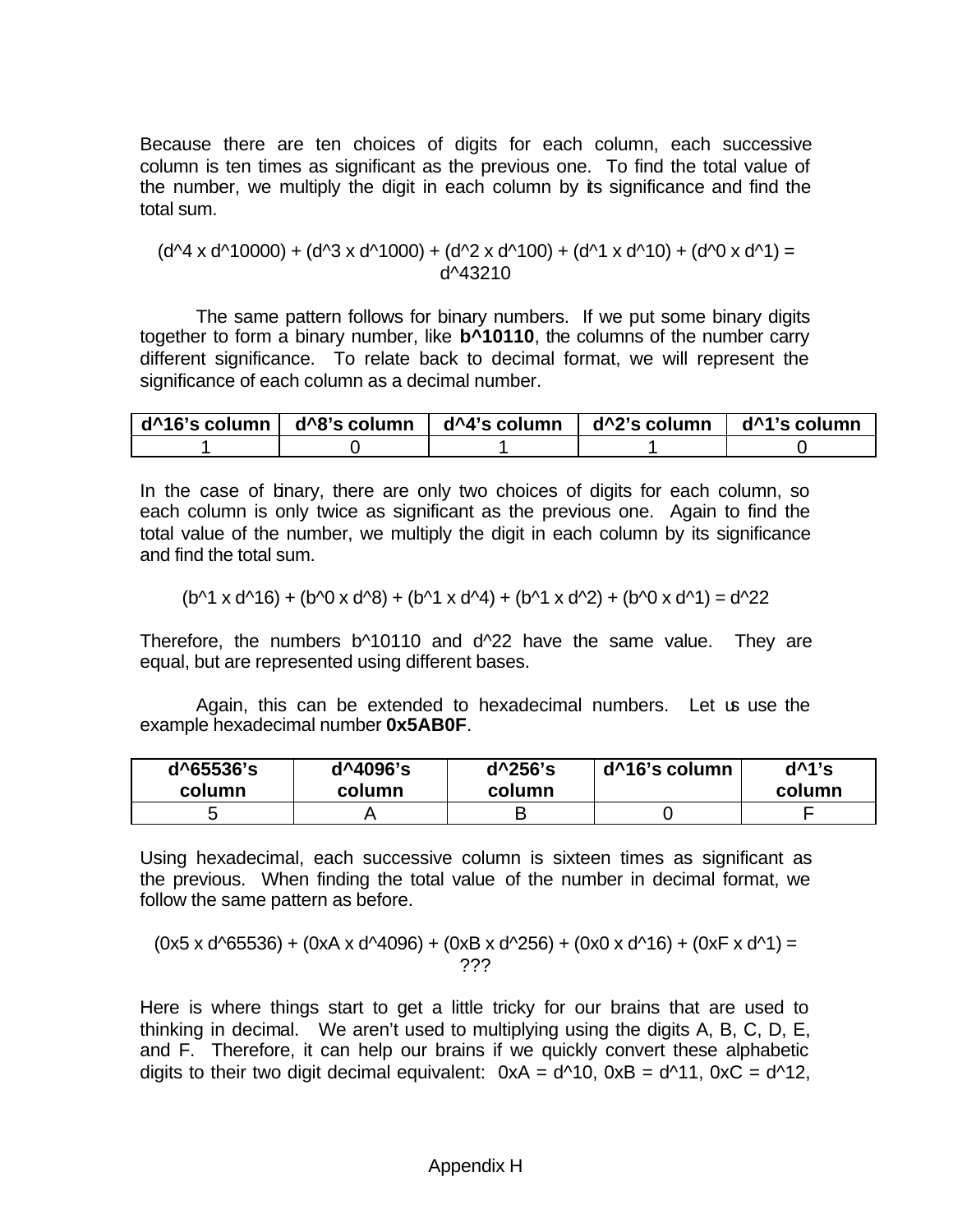$0xD = d^{3}3$ ,  $0xE = d^{4}4$ ,  $0xF = d^{4}5$ . (The numeric digits, 0-9, are equivalent in either base.) Then the multiplication and summing looks more straightforward.

 $(d^{6}5 x d^{6}65536) + (d^{6}10 x d^{6}4096) + (d^{6}11 x d^{6}256) + (d^{6}0 x d^{6}16) + (d^{6}15 x d^{6}16)$  $d^{4}$ ) =  $d^{4}$ 371471

Therefore, the numbers 0x5AB0F and d^371471 are equal.

**Conversion Between Binary and Hexadecimal**

When talking about numbers stored somewhere in a computer, it is most direct to represent these numbers as they are stored in the computer: in binary. However, it can be very tiresome to write large binary numbers. For example, the hexadecimal number 0x5AB0F used in the example above is written in binary as b^1011010101100001111. This is very inefficient and difficult to read. For these reasons, hexadecimal format is often used when talking about numbers in a computer.

It is very simple to convert between binary and hexadecimal representation. Because 16 is an even  $4<sup>th</sup>$  power of 2 ( $2<sup>4</sup> = 16$ ), each unique sequence of four binary digits corresponds to a single unique hexadecimal digit, and visa-versa. The conversion of a four digit binary number to hexadecimal can be done just as above using column significance, multiplication, and summing. For example, take the binary number **b^1010**.

| d^8's column | d^4's column | d <sup>^2'</sup> s column | d <sup>^1</sup> 's column |
|--------------|--------------|---------------------------|---------------------------|
|              |              |                           |                           |

Then the decimal value is:

 $(b^{A1} \times d^{A8}) + (b^{A0} \times d^{A4}) + (b^{A1} \times d^{A2}) + (b^{A0} \times d^{A1}) = d^{A10}$ 

And switching this decimal value to hexadecimal is simply a matter of converting any two-digit decimal results to their single digit alphabetic hexadecimal equivalent ( $d^{A}10 = 0xA$ ,  $d^{A}11 = 0xB$ , etc.). A conversion table can therefore be generated:

| Binary | <b>Hexadecimal</b> |
|--------|--------------------|
| 0000   | 0                  |
| 0001   |                    |
| 0010   | 2                  |
| 0011   | 3                  |
| 0100   | 4                  |
| 0101   | 5                  |
| 0110   | 6                  |
| 0111   |                    |
| 1000   | 8                  |